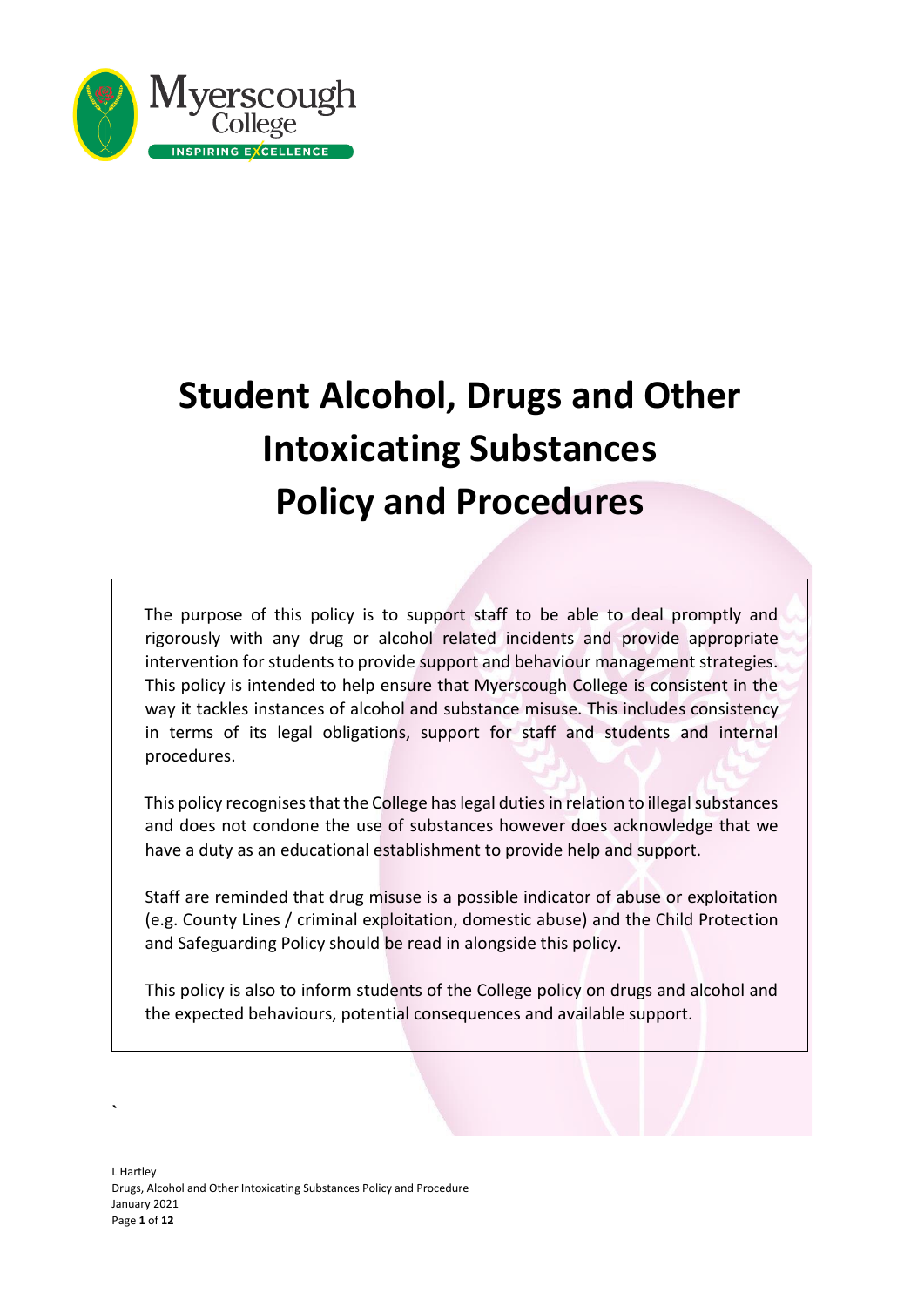# **1. Policy Statement**

The College will:

- Provide information, education and training to students about the implications of alcohol and legal / illegal drugs. Informed, responsible and healthy choices.
- A process of staff development enabling all staff to be aware of the effects of drugs (including alcohol) and to identify those students who may have a drug or alcohol related problem and to be confident to tackle the issue of drugs and alcohol with students.
- Addressing the issue of drugs through the curriculum, tutorial programme and student support and safeguarding teams
- Take all steps to prevent students from taking or misusing substances of any kind to maintain a safe learning, living and work environment.
- Provide a process and environment where appropriate help and treatment for students who perceive themselves can be accessed or whom the College perceives, as having a problem with alcohol or their drug use.
- Providing a College Student Support and Safeguarding Team and Residential Support Team.
- Offer support, and referrals where appropriate, to students who disclose or who have identified difficulties with substance use. Linking with relevant helping agencies through the Support and Safeguarding team, Residential Support Team, Inclusive Learning, trained staff, and Counsellors.
- Ensure that students and other stakeholders (including parents/ guardians, employers) fully understand the expectations and consequences of substance and alcohol related incidents.
- Implementation of effective Positive Behaviour Management strategies and liaison with parents, carers, employers as appropriate
- Take all possible steps to prevent the supply of illegal drugs to students on the College campus including in Residency.
- Respond swiftly to concerns or drug related incidents in line with this policy and the Student Positive Behaviour Policy.
- Working collaboratively with the Police.

The College will uphold the criminal law on drug use in relation to students and others on College property.

The College will comply with:

- The Misuse of Drugs Act 1971
- Health and Safety at Work Act 1974
- Psychoactive Substances Act 2016

# **2. Scope**

This policy relates to all students of the College including apprentices. Work-based students are of employed status; hence the employer's policy of drugs and alcohol may work alongside the College Drugs and Alcohol Policy depending on the individual circumstances of the incident.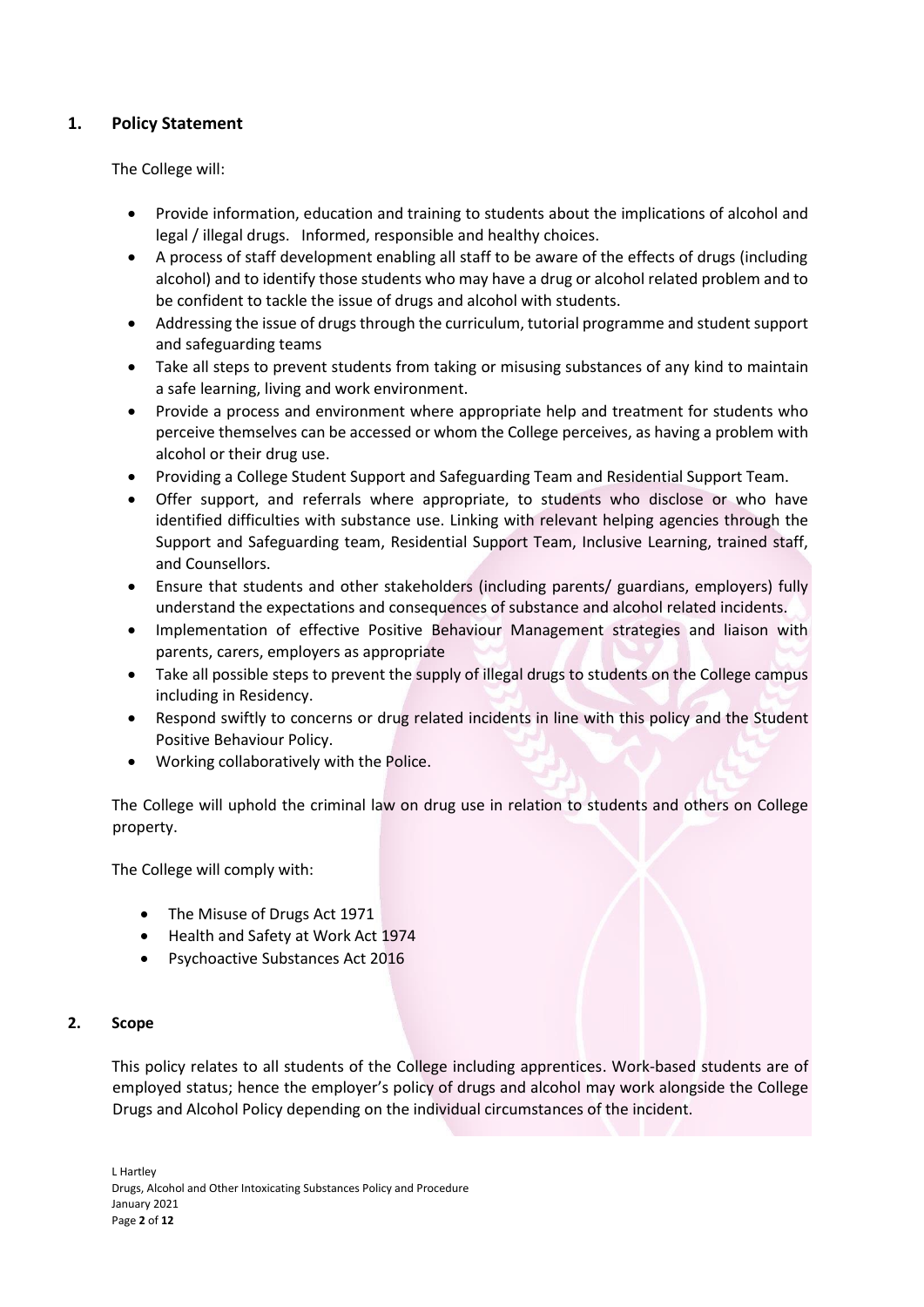Collaboration with the employer will ensure that both policies and procedures are followed to ensure safety is maintained and appropriate actions and support are provided.

This policy includes students in residency, on work placement or educational trips (including college transport) or in any situation where the College is in lawful control of a student.

**A drug** is defined as a chemical substance which can change the way a human body works, either physiologically or psychologically. Within this definition fall the legal substances, as well but not limited to any solvent, volatile substance or other chemical which is intended to be used for mind altering purposes, such as lighter fuels, adhesives, aerosol deodorants etc when misused; and illegal substances such as spice this includes those substances in the Psychoactive Substance Act 2016 (NPS), nitrous oxide, ketamine, ecstasy, heroin, cocaine, methamphetamine and Cannabis.

For the purposes of this policy, the term 'drug' also refers to prescription medicine being used in a manner other than prescribed.

*Being in possession of drugs on the College premises or on College related activity* refers to carrying of drugs or storing drugs for someone else.

*Supplying drugs on the College premises or College related activity* refers to the passing of drugs to others, even where no money has exchanged hands.

# **Drugs and Other Intoxicating Substances**

It is College policy that the use, possession, supply or production of illegal, or other intoxicating substances, (Including The Psychoactive Substances Act 2016) will not be tolerated. The College does however recognise our duty in supporting the early identification and help in relation to the health and wellbeing of all our students which may result in managing behaviour and supporting students to make responsible and reasonable choices.

The management of alcohol and drug related incidents will be dealt with in line with the Positive Behaviour Policy.

College staff are therefore instructed to co-operate and to actively involve the police in all cases where drug abuse is suspected. Where the abuse of other intoxicating substances is suspected but no criminal offence is committed the incident will be dealt with under the Student Disciplinary Code.

# **Alcohol**

In the interest of the safety and welfare of all students the College will impose additional restrictions as necessary on the use of alcohol in any part of the College. Breach of these regulations will be dealt with under the Student Positive Behaviour Policy.

Any student under the influence of alcohol in the learning environment will be immediately removed from that area into a place of safety.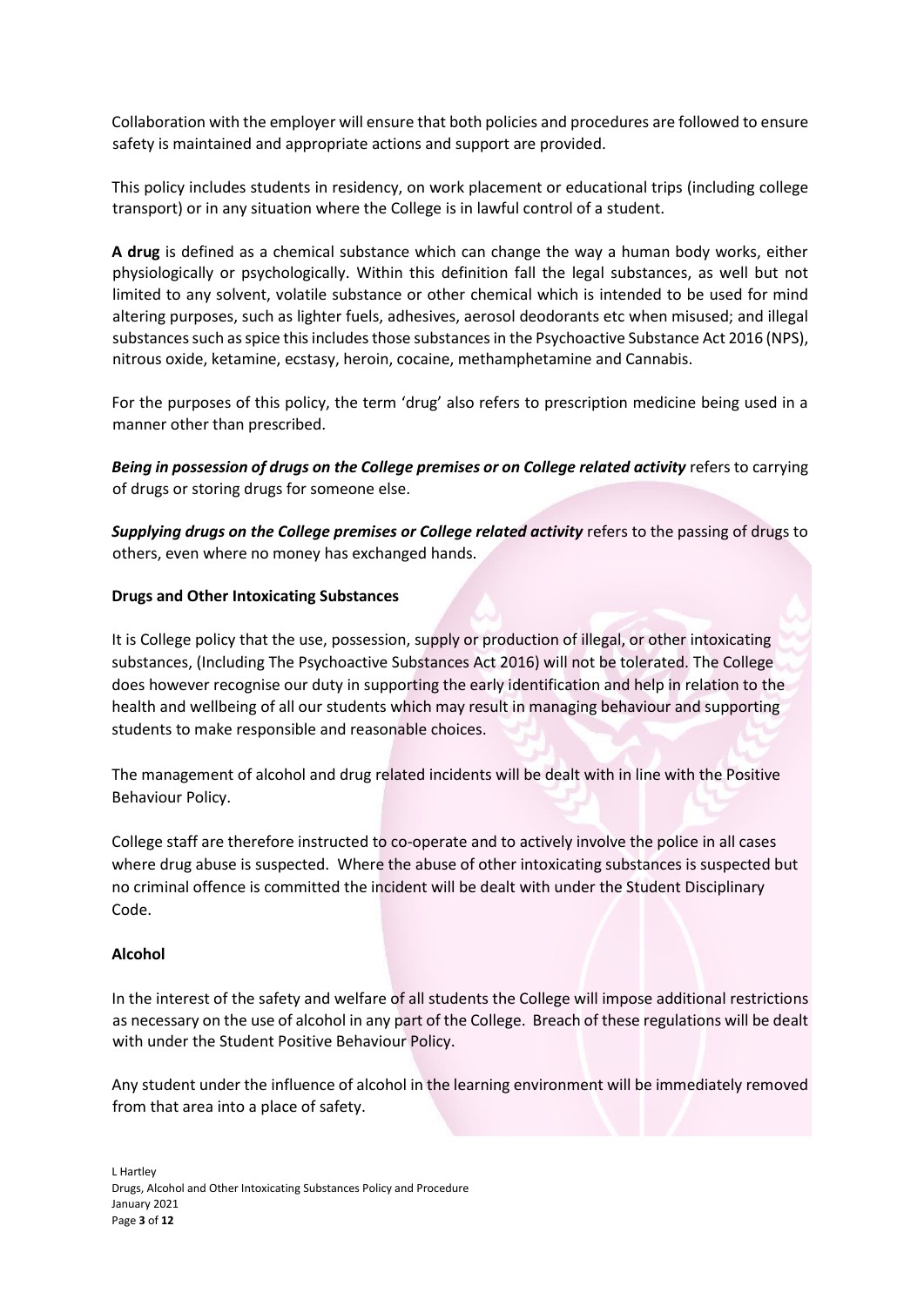It is recognised that residential students in the Residential Village (over 18s) will consume alcohol. The Residential Support are experienced in managing the health and safety of residential students under the influence of alcohol and implementing necessary first aid, emergency and behaviour management interventions. Any consumption of alcohol by under 18-year-old students is addressed under the Positive Behaviour Policy and parents are informed.

Under 18-year-olds will not be permitted to drink alcohol on any College trips. Over 18s cannot be prohibited to drink alcohol on College trips unless industry or Country legislation permits; however, trip risk assessment will identify the use of alcohol and drugs for each trip and activity including residential activities. Any misuse of alcohol on any trip or activity will be dealt with in line with College Positive Behaviour Policy and Procedures.

It is forbidden to consume any form of alcohol in any of the outdoor areas of the College. In addition, consumption of alcohol is expressly forbidden during any activities associated with the student's curriculum. This includes, but is not limited to, all timetabled sessions and formal curriculum visits outside the College.

- Students may not engage in the production or sale of alcoholic substances (except in the case where students are involved with Licensed College venues).
- Students under 18 may not purchase alcohol in any of the College's Licensed venues.
- Students under 18 may not possess or consume alcohol.
- Students over 18 years of age may purchase alcohol in any of the College's Licensed venues. They are expressly forbidden however from purchasing alcohol for the purposes of supply to under 18 year-old students.
- Serious incapacity (drunkenness) as a consequence of excessive alcohol consumption is regarded as a breach of discipline and in such cases the College reserves the right to implement disciplinary procedures under the Student Disciplinary Code if this is deemed appropriate.

# **3. Responsibilities**

All staff have a responsibility to be aware of their roles in the early identification of alcohol or drug related issues and dealing with any incidents rigorously and timely.

In matters concerned with the use of illegal or intoxicating substances it will be the responsibility of the Vice Principal & Deputy Chief Executive to ensure the compliance with the requirements of this policy.

In all practical matters:

The Residential Support Manager will supervise any College response to incidents involving students in residence.

Heads of Assistant Heads of Curriculum or the Student Support and Safeguarding Teams will deal with incidents during the College day.

The Health and Safety Advisor will advise on all health and safety related matters and any related search or screening in line with College Search and Screening Policy.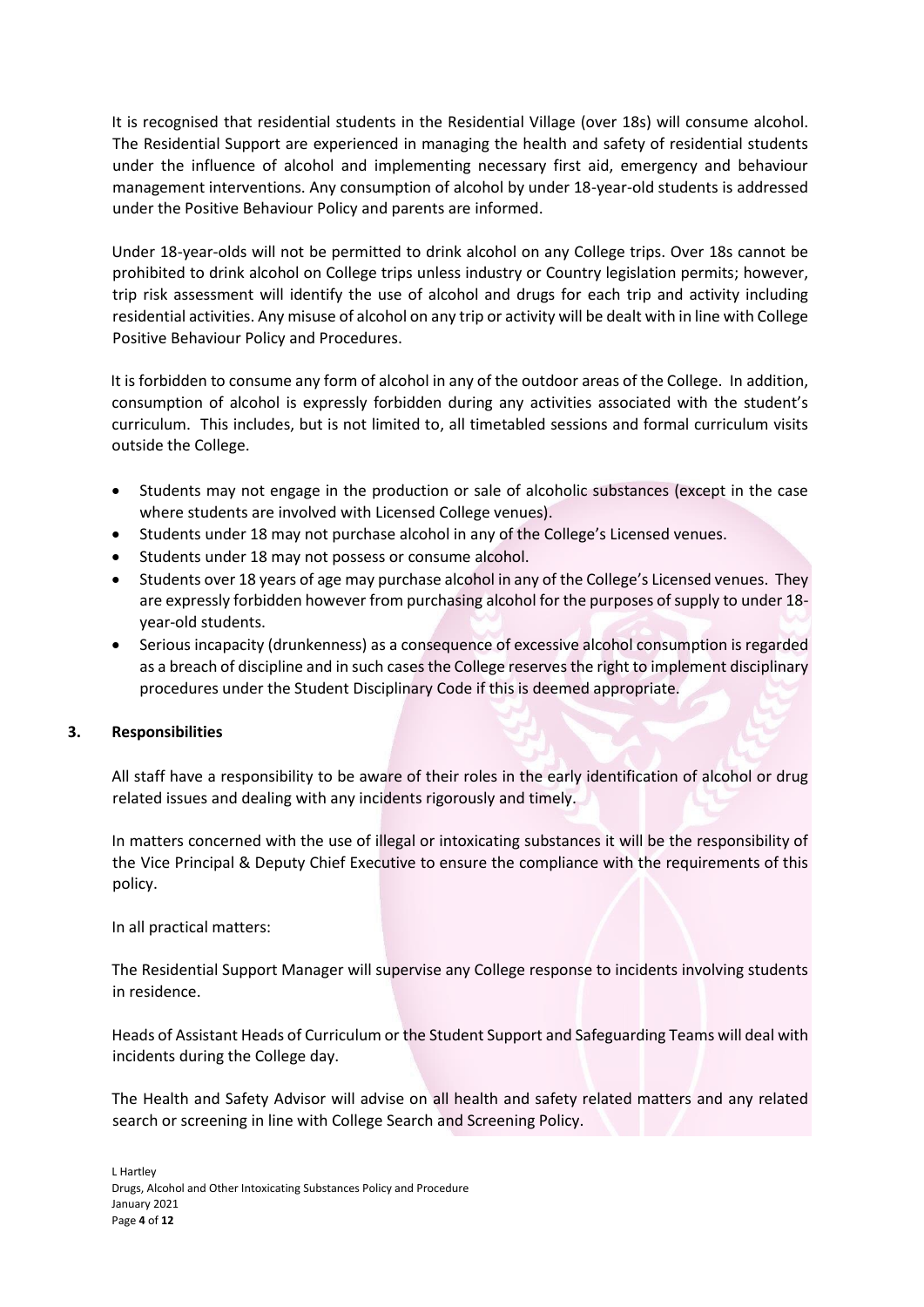# **4. Implementation and Procedure**

- The use of alcohol, drugs and other mind-altering substances on college premises, transport, activities, or at any time during the College day is strictly forbidden. The safety and welfare of our students is our primary concern and any actions taken with regards to alcohol or drug use will be implemented after the College is sure that any immediate first aid or health needs are attended to.
- Any student found to be in possession of drugs or drug paraphernalia, using, or showing the effects of alcoholic drinks, drugs or a New Psychoactive Substance (NPS), will be dealt with immediately (see appendix 1 for dealing with a student under the influence).
- The student will be suspended with immediate effect, pending investigation as they would not be fit to remain in College or stay in residence until arrangements can be made or other arrangements as agreed with the Residential Support Manager.
- If evidence substantiates that the student was under the influence or in possession of alcohol or drugs, they will be subject to the Student Positive Behaviour procedures and they may face permanent exclusion. The College will contact the Police under certain circumstances.
- If the student recognises they need support, the College may agree to the student continuing with their studies as long as they are actively accepting support from specialist services. Any subsequent instances of the student being under the influence or in possession of alcohol or substances would most probably result in exclusion.
- Any student found supplying drugs of any kind, will immediately be suspended pending an investigation, in line with the student Positive Behaviour procedures. The College will inform the relevant Police Constabulary and provide full co-operation in any criminal proceeding, should the investigation substantiate that the student was dealing. The Head of Area and Assistant Principal must be informed.
- Any student suspected of being in possession of controlled drugs once inside the college premises will be subject to a search as a condition of being on and remaining on the college premises. This search will be carried out either by a nominated person named in the search policy, or by the police. Searches are with the consent of the student only. Should no consent be forthcoming, then the student should be asked to leave the premises and the police informed. In the case where this is a work-based student, the Employer will also be informed.
- Students who do not give consent to a search may be subject to disciplinary action.
- All incidents will be recorded on ProMonitor as appropriate.
- Awareness raising sessions and activities to help educate students into understanding the effects of drugs, both legal and illegal will be provided to students, so that they are aware of the consequences of drug use and are also able to make informed decisions about drug use.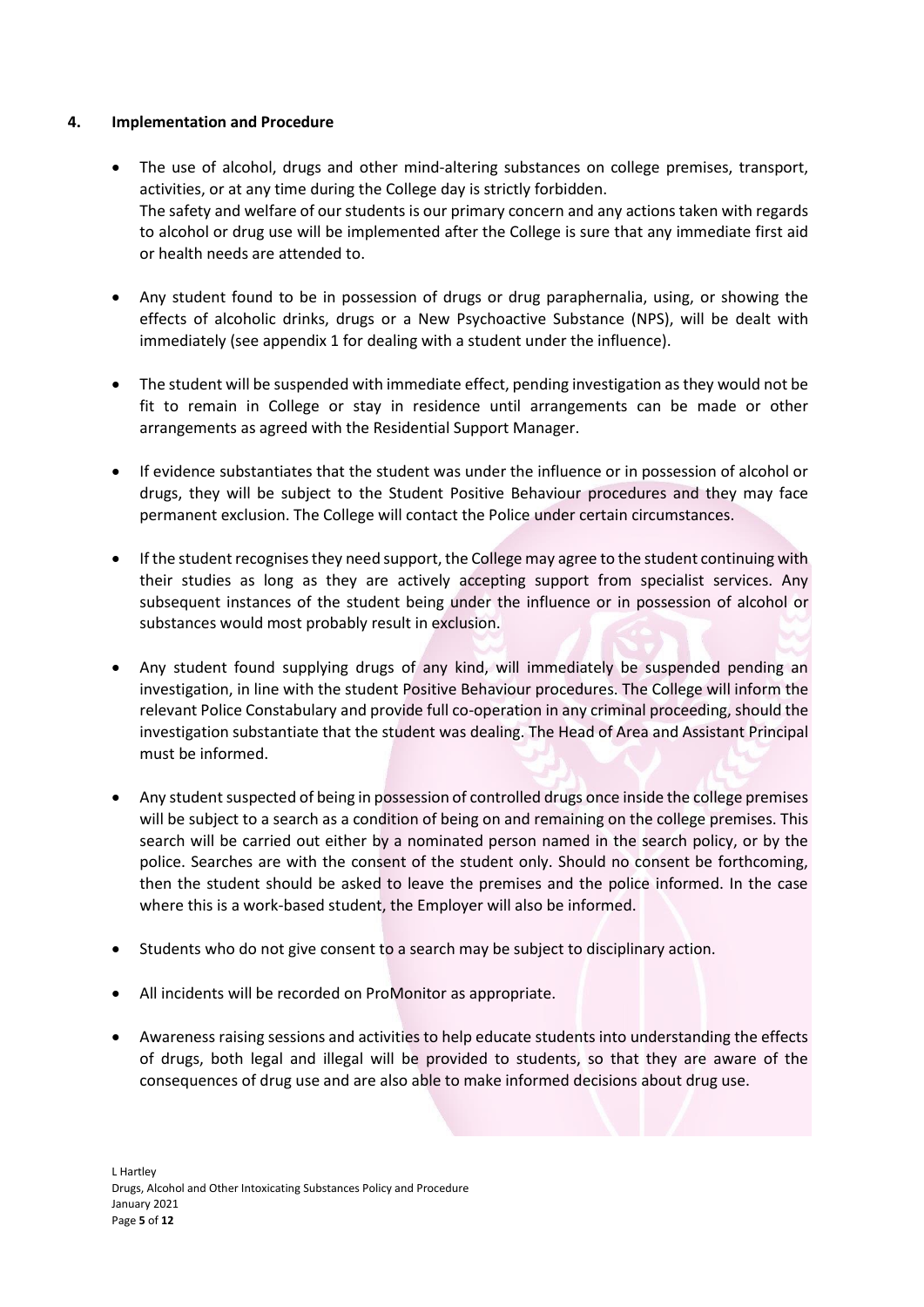• The Student Support and Safeguarding teams (including Residential Support) and college counsellors will offer full and confidential support including referrals to appropriate agencies to all students who are seeking help in resolving a drug or alcohol related problem. It may not be possible to uphold complete confidentiality if students are considered to be a danger to themselves or others (see confidentiality section).

Students who are in receipt of support from a professional drugs agency for support with misuse will be supported by Myerscough College. The information will be treated as confidential and will only be shared on a strictly need to know basis. This does not extend to knowledge of being in possession of or under the influence of illegal substances or other or alcohol on the College premises.

Any student who informs a member of staff that they have a drugs or alcohol problem and would like support to overcome their problem will be supported by the College to access professional support. This does not extend to knowledge of being in possession of illegal substances or alcohol on the College premises or on College related activity.

# **4.1 Suspicions of Drug, Alcohol and other Intoxicating Substance Abuse**

Where the College has legitimate grounds for suspecting the abuse of substances the College authorities may call the police and/or other relevant agencies. In addition, the right is reserved to search any person, bags, vehicle, possessions or room at any time in this respect. Where residential accommodation or vehicle is searched the occupant(s) will have the right to be present.

# **4.2 Supply or Production of Intoxicating Substances**

If a member of staff observes, or suspects, anyone of supplying or producing intoxicating substances they should immediately notify the Residential Support Manager or Head of Area/Centre. The Residential Support Manager or Head of Area/Centre will act immediately to inform the police and to pass on any information which s/he feels to be relevant. The procedure above should then be followed, with the exception that any investigation will be carried out by the police.

# **4.3 Recognising and Removing Drugs**

The recognition and identification of controlled substances and associated equipment is a matter for experienced and qualified individuals. The identification of substances should be carried out at an early stage in any investigation. The police will assist in the identification of substances.

Residential Support Officers responsible for residential accommodation, or any other member of staff who has carried out training in accordance with the 'Stop and Search Policy' with the Principal's express consent, are authorised to carry out a search of a student's room, belongings, vehicle or person, if they have reasonable suspicions illegal or intoxicating substances are being stored outside of the conditions of this procedure. This does not authorise routine room searches of a speculative nature.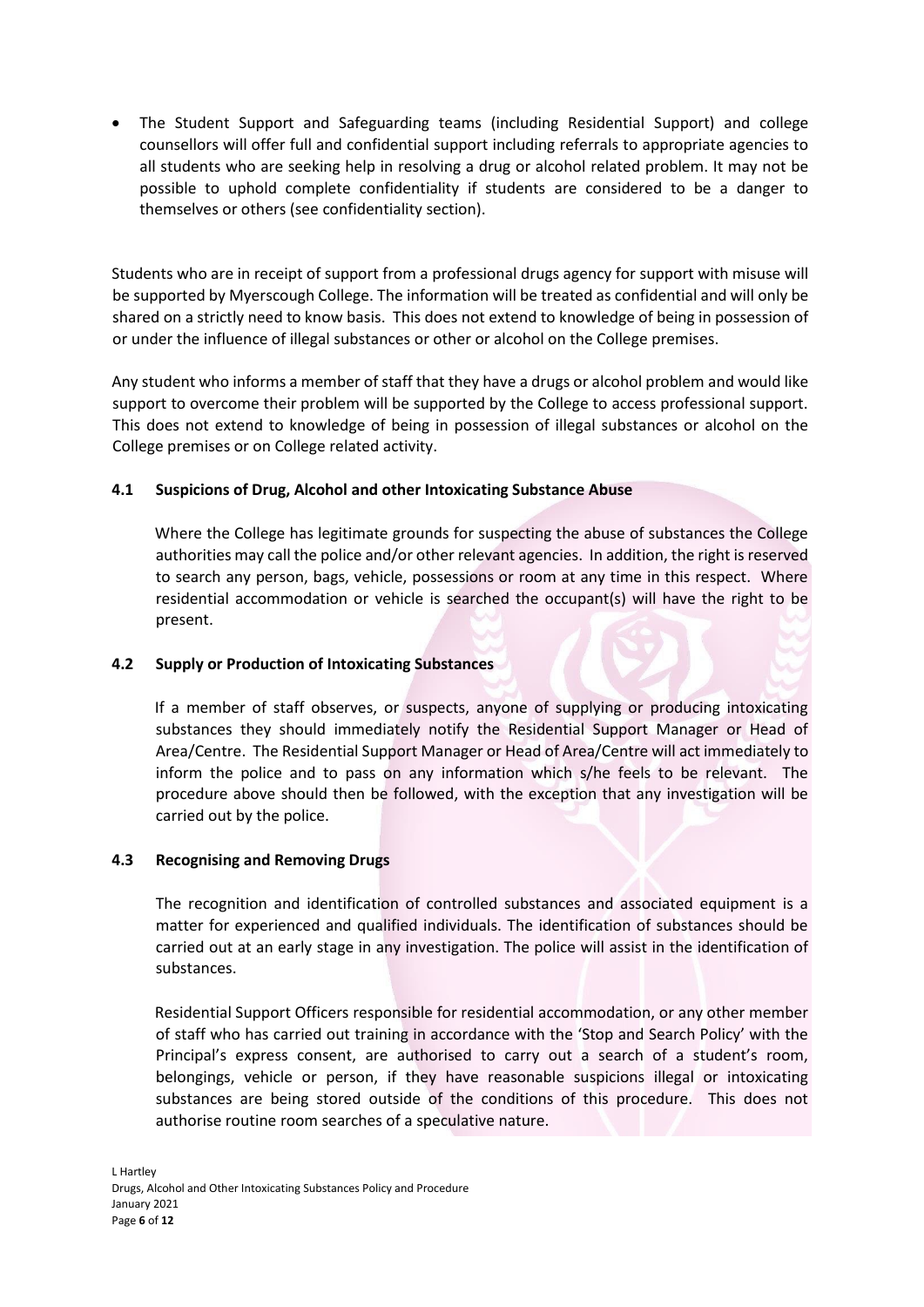Staff are specifically authorised to remove substances from students if they have reasonable grounds to believe that they may be drugs or other intoxicating substances.

If any member of staff is given, finds or confiscates illegal drugs or injecting equipment, the following procedures should be followed:

- $\circ$  Any known drug or suspect substance should be passed at the earliest opportunity, to the Residential Support Manager (RSM, Preston Campus); Head of Centre (Croxteth) Assistant Head of Area (Blackburn), Programme Leaders1. (All other Centres) who will hand the substance to the police for disposal if required. All Centres to inform the RSM or Health and Safety Advisor.
- o Records will be kept and held by the Residential Support manager of any substances found.
- $\circ$  It is not illegal to possess injecting equipment. However, because of the health risk, possibly from the HIV virus, but more likely from Hepatitis, injecting equipment should be disposed of carefully. Specific details of Health and Safety arrangements will be agreed with the College's Health and Safety Advisor.

# **5. Support and Referrals**

Any member of staff who suspects a student of having a problem related to illegal drugs, alcohol or other substances, should provide initial support and refer to the Student support and safeguarding team or other trained member of staff.

Staff must consider the vulnerability of the student and always be vigilant for signs and behaviours that may indicate that there are safeguarding or other health and welfare concerns.

The College acknowledges that support for drug and alcohol use is an effective treatment and support intervention and works with both national and local drug and alcohol agencies providing a range of support, whether that be credible information, access and intervention by a member of the support and safeguarding team, support with a referral or by providing a safe space to attend / speak with specialist agencies.

We are with You: <https://www.wearewithyou.org.uk/> (Previous Addaction)

# **5.1 Student Support and Safeguarding**

Alcohol and substance use require specific support and intervention to enable the person to make healthy and safe decisions and or manage or deal with any contributory or contextual circumstances surrounding the use of alcohol or substances. Student support and safeguarding staff are trained to support individuals to provide appropriate support and access to referral to other agencies.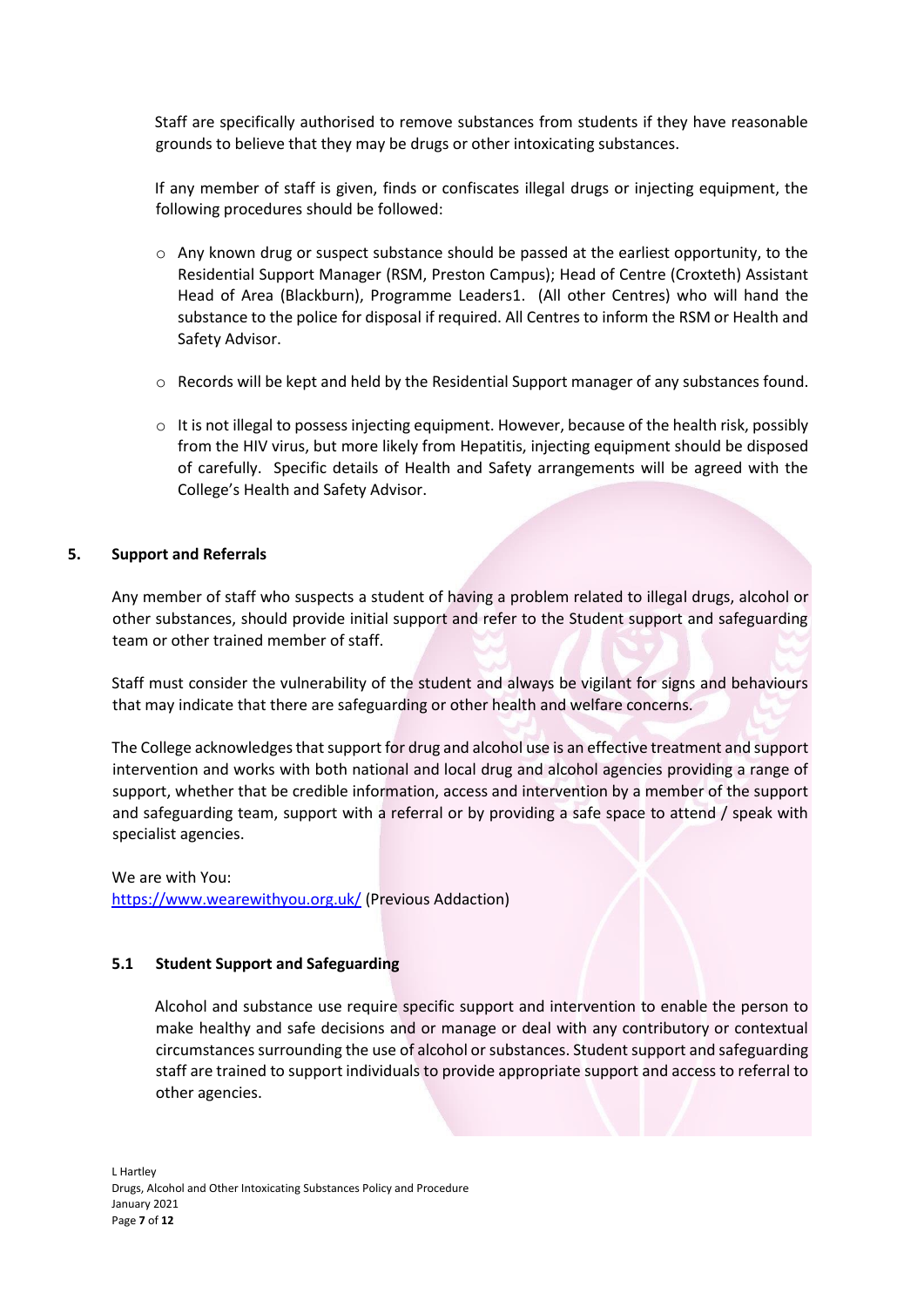# **5.2 College Counselling Services**

The college has a College counselling team with BACP registered counsellors. Our counsellors can provide free confidential counselling therapeutic sessions either face to face or online to students regardless of what and where students study.

The College can also support with the referral to other counselling and therapeutic support services, such as Remploy for support for apprentices and their employers. [https://www.remploy.co.uk/employers/mental-health-and-wellbeing/access-work-mental](https://www.remploy.co.uk/employers/mental-health-and-wellbeing/access-work-mental-health-support-service-apprentices)[health-support-service-apprentices](https://www.remploy.co.uk/employers/mental-health-and-wellbeing/access-work-mental-health-support-service-apprentices)

# **5.3 Confidentiality**

Staff need to build trusting relationship to support students and any breach of that trust will be carefully considered. Staff must always be clear about the degree of confidentiality an individual can expect in particular in relation to illegal and other substance use. The Support and Safeguarding team are key to decision making in relation to supporting the level of confidentiality.

The College is committed to respecting the right to confidentiality of all students and information disclosed will be in line with national and local information sharing protocols. Working Together to Safeguard Children, Keeping Children Safe in education enables practitioners and agencies to share information to identify and provide appropriate services that safeguard and promote the welfare of children. Further information can be found : [Information Sharing 2018.](https://assets.publishing.service.gov.uk/government/uploads/system/uploads/attachment_data/file/721581/Information_sharing_advice_practitioners_safeguarding_services.pdf)

The principle of maintaining confidentiality may not apply if there is a serious concern that there may be a threat to the safety or life of a student or other or if it involves the investigation of a crime or is otherwise required by the operation of law.

In order for staff to be able to safely and effectively support students effectively, the wellbeing of students may be discussed in support meetings and will be treated with confidence and on a need-to-know basis.

In order to comply with confidentiality principles and maintaining safe practice, College staff must take all necessary precautions to ensure the safe-keeping and accuracy of all records containing personal information including electronic personal information about students. When information is recorded or shared, the terminology used must be respectful of the student and should focus on their needs and evidenced conditions or diagnosis rather than on labelling.

Confidentiality about substance abuse will not be promised if there is an immediate and significant risk to any person or if the member of staff believes that an illegal activity will continue or begin to take place as a result. If under 18yr old students are under the influence of drugs or alcohol on site, the parent or guardian should be informed.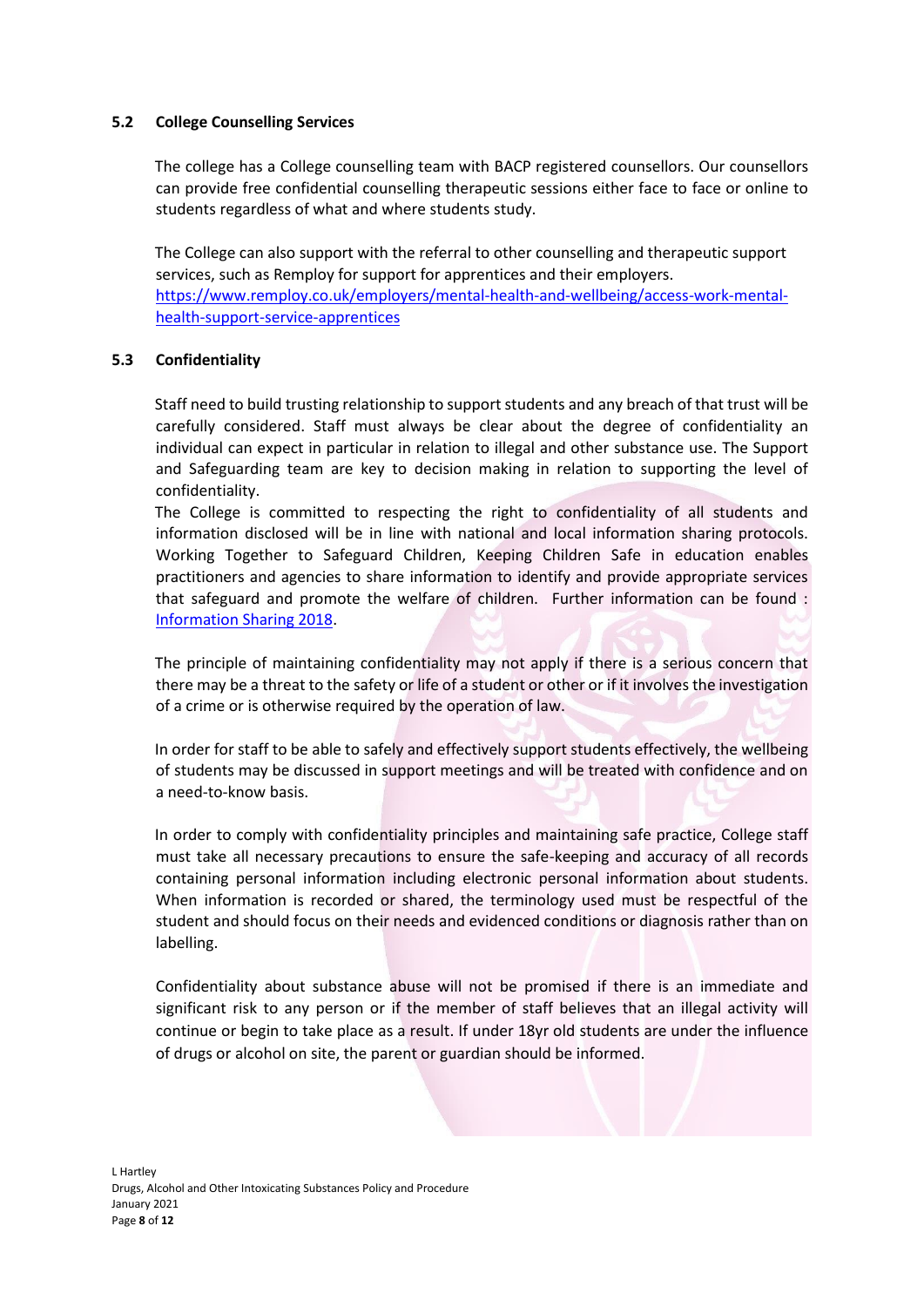Students who are under the age of 18 requesting support for drug and alcohol will be assessed on an individual basis by the Support and Safeguarding team in line with Fraser Guidelines, Drug and Alcohol Service recommendations and consent / referral pathways and other information sharing protocols in the best interests of the young person,

Staff will, where appropriate, maintain confidentiality about sources of information providing this does not involve any illegal activity by the informant.

It is an offence, however, to knowingly give false information if questioned by the police about an offence that has been witnessed.

# **5.4 Working with the Police**

The College will always respond by informing the police at an early stage in cases where there is evidence that any person on the premises is supplying or producing drugs.

Where there are suspicions of drug/substance abuse on College premises, the College may call the police and/or other agency and reserve the right to search any person, vehicles, bags, possessions or room in line with College Search and Screening Policy. Where residential accommodation or a vehicle is searched the occupant(s) will have the right to be present.

If possible, police should be offered the use of a private interview room to see if they require to see any person involved in an incident and required for interview. The student should be offered support by College staff during any meetings with the Police however this decision should be on an individual basis.

If possible and appropriate, the parents of under 18s should be informed. Meetings with the police officers should be recorded on ProMonitor with consideration for appropriate levels of confidentiality.

# **6. Visitors**

If a member of the public who is visiting or using the College facilities and appears to be under the influences of alcohol or substances should be escorted off the premises. Security staff should be informed to manage the incident. Police assistance should be called for if the visitor becomes violent or non-compliant.

# **Documents Associated with this Policy**

- Child Protection and Safeguarding Policy and Procedure
- Living in Halls Booklets
- Positive Behaviour Policy and Procedure
- Student Search and Screening Policy and Procedures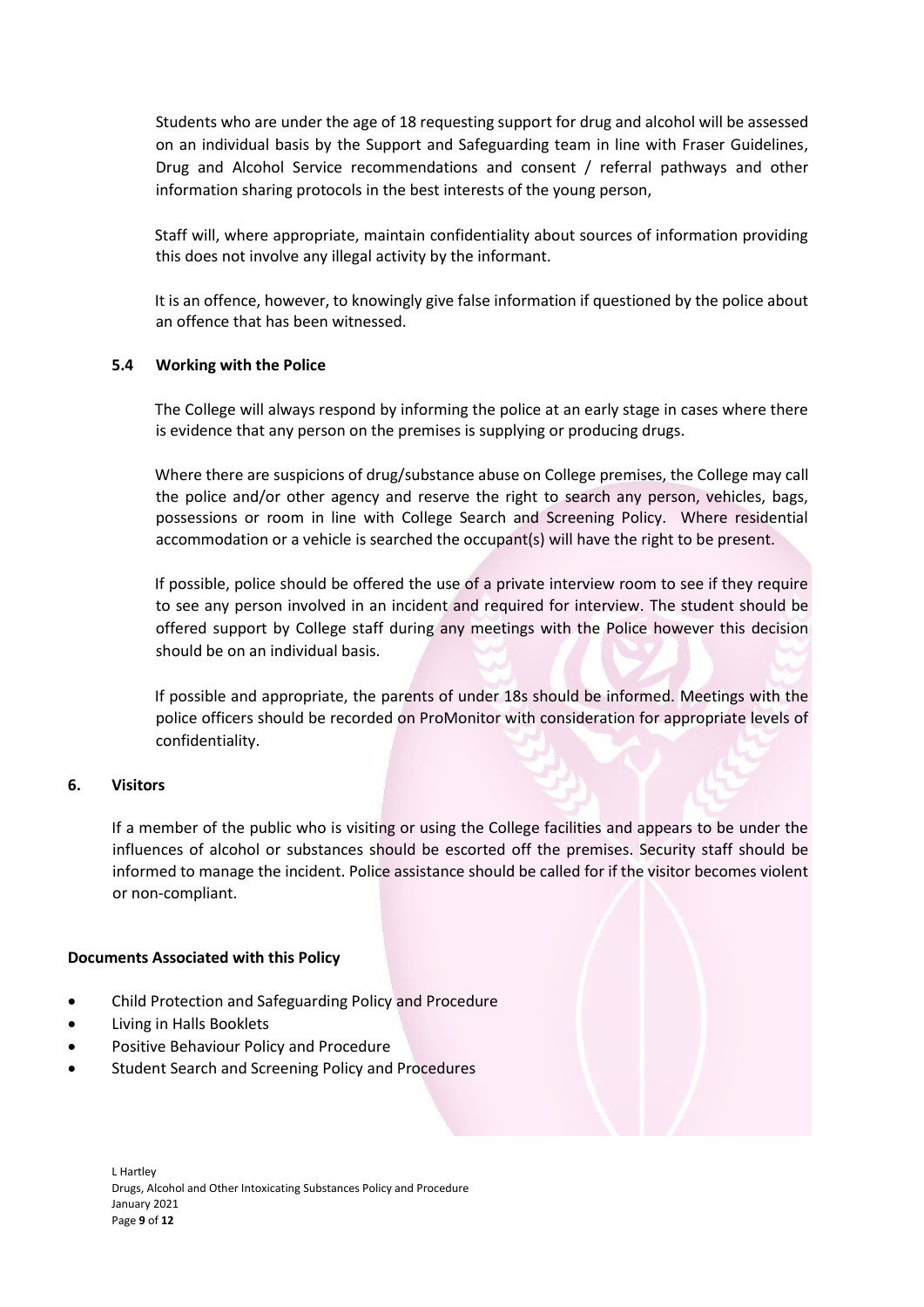

# **A Student Appearing to be Under the Influence of Drugs or Alcohol**

# **IT MAY BE APPROPRIATE TO SEEK MEDICAL ADVICE FOR THE STUDENT/S**

**If an overdose if suspected and the person is unconscious, emergency services must be contacted immediately.**

**All reports of any overdose must be dealt with as a matter of urgency (even if the person looks well) and contacting a first aider and member of the student support or residency team.**

**Where a student appears to be under the influence of drugs or alcohol:**

- 1. The student should not be allowed to remain in the class, workshop or practical session.
- 2. The tutor in conjunction with a relevant member of staff \*(see list at bottom of this sheet) must decide whether to send the student home or to keep the student in college for their own safety.

If the decision is made to send the student home, follow the procedure for sending unwell students home which includes contacting parents or carers.

If the student is to remain on the premises for their own safety, they need to be supervised at all times, eg, the Core (Preston or Liverpool), Inclusive Learning or the most appropriate rooms for the student to remain. A member of the Student Support and Safeguarding team must be informed, and a First Aider called if needed. Assumptions must not be made, and all first aid assessments should be carried out and any checks for medical conditions (medi alerts, student information systems).

- 3. If the student appears to be aggressive or at risk of endangering themselves or others, the Police should be called, and Reception informed so that they are able to direct the police when they arrive.
- 4. The incident will be recorded on ProMonitor.
- 5. Any illegal substance found should be logged should be described in terms of appearance rather than named as a specific drug. Any confiscated drugs should be sealed in a sealed envelope with the description, time, date and staff name.

This should then be handed to the Residential Support Manager, Safeguarding and Support Manager, Director of Student Support, where it will be locked away until it can be removed by Police, or the Police give instruction on how the substance should be destroyed. It is not acceptable for staff to remain in possession of these substances for any period of time as to do so, would constitute an offence under the Misuse of Drugs Act 1971.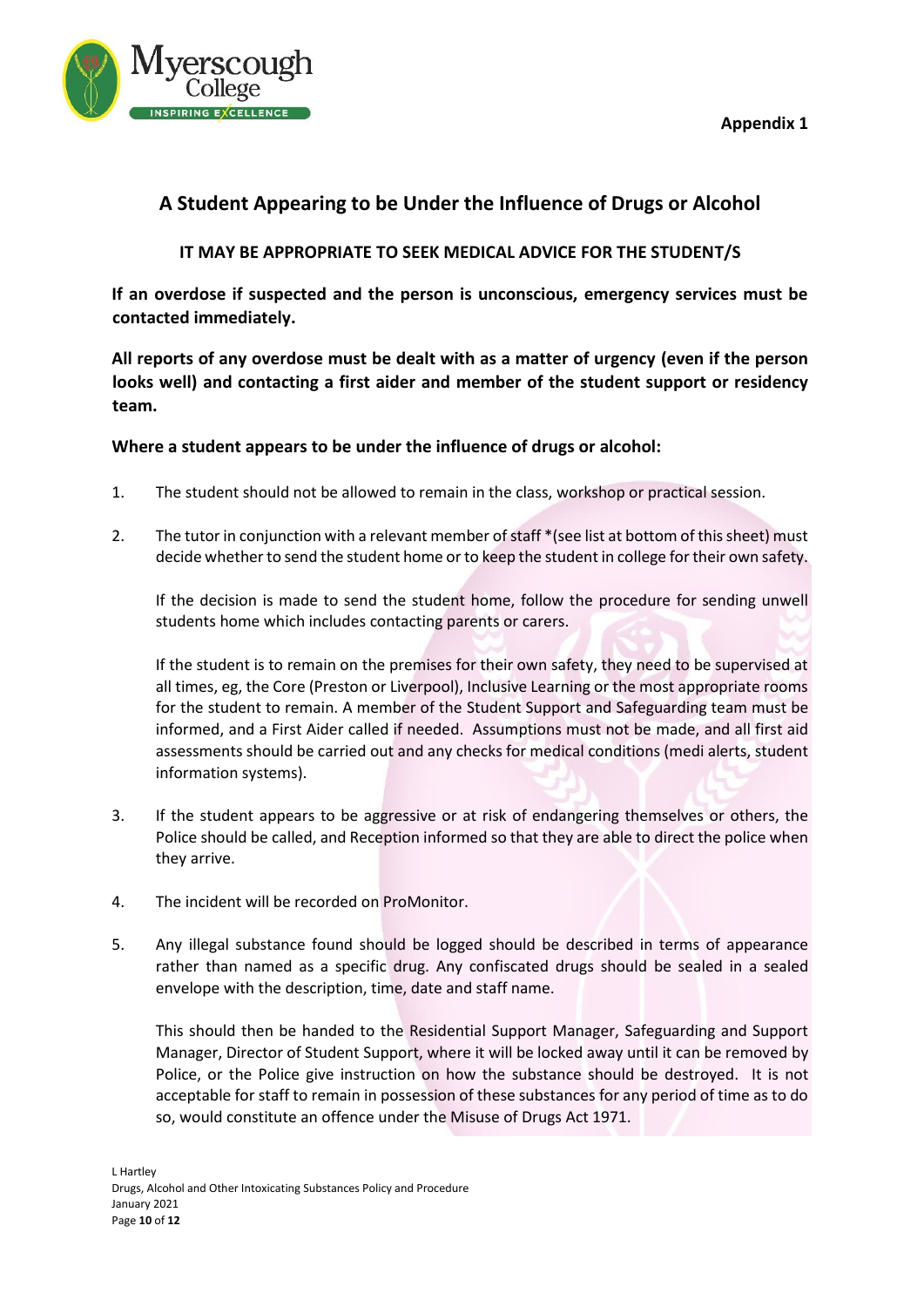- 6. The incident will be managed using the College's Positive Behaviour Policy and Procedure by the Assistant Head / Head of Area and/or Residential Support Manager.
- 7. Staff are specifically authorised to remove alcohol from students who are in possession of alcohol outside of the conditions of this policy. This alcohol must be destroyed by the member of staff and a record kept of its destruction, which must be witnessed.

Relevant Members of Staff:

- Health and Safety Advisor
- Preston: Residential Support Manager, Student Safeguarding and Support Manager, Director of Student Support and Welfare
- Heads of Area
- Assistant Principals

Centres:

- Blackburn (Witton) Assistant Head
- Liverpool (Croxteth) Assistant Principal and Assistant Head
- Old Trafford Tutors and Assistant Head
- Warrington Programme Leader

# **Residential Students**

Residential Support Staff are experienced in and competent in managing students who are under the influence of alcohol and other substances.

- First aid measures to be employed.
- Safety remains paramount at all times.
- Decision making as to what is in the best interests of the student, this may involve contacting emergency services.
- Incident to be logged and recorded on night report and ProMonitor.
- SA1 to be completed if the student is under 18 or any other safeguarding or welfare concerns about any over 18-year-old students.
- The incident will be managed by the Residential Support Manager using the College Positive Behaviour Policy and in liaison with Curriculum team.
- Any searches of residential accommodation will be carried out in line with the College Search and Screening Policy